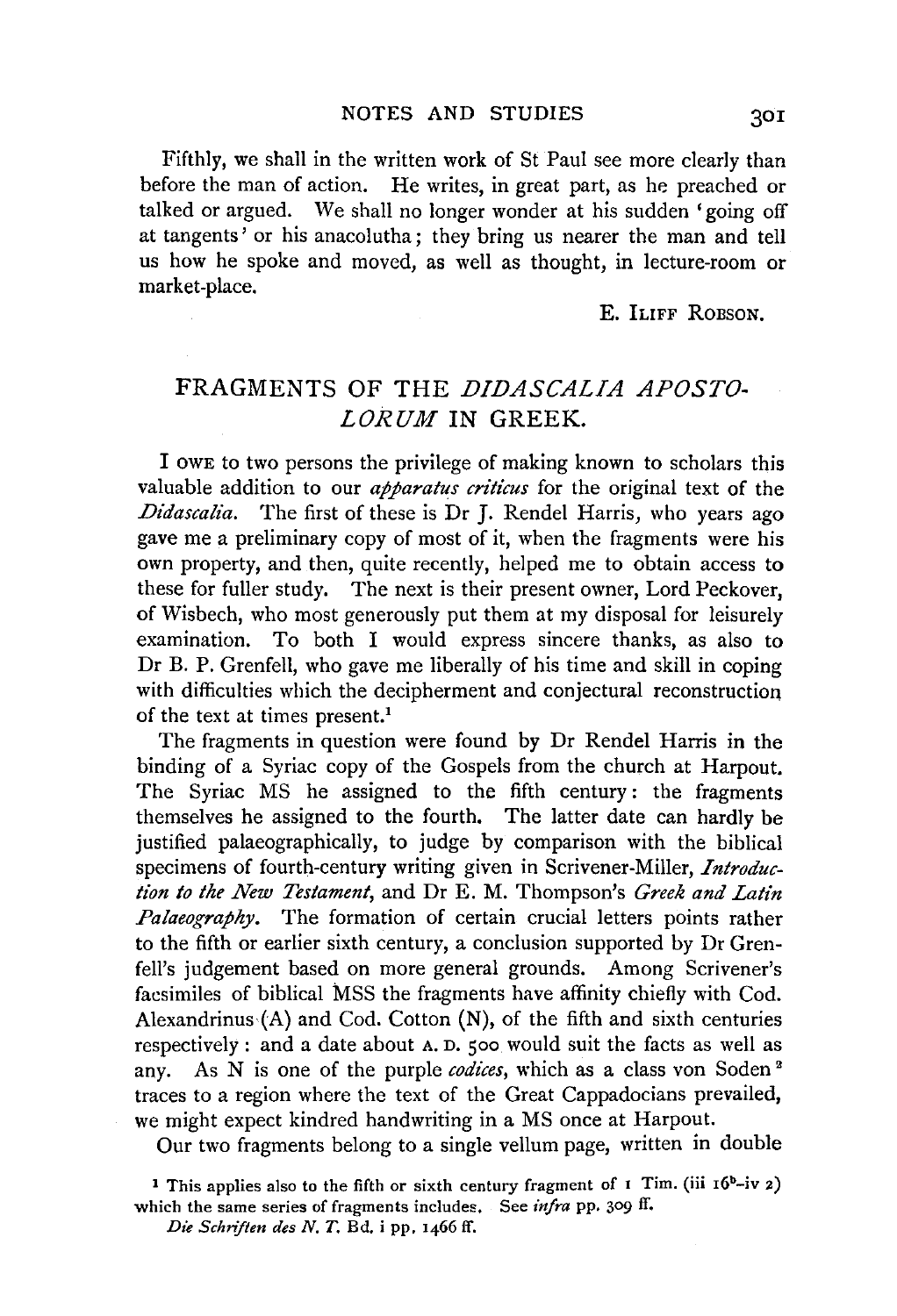## 302 THE JOURNAL OF THEOLOGICAL STUDIES

columns of twenty-four lines, averaging fifteen letters to a line. Dr Rendel Harris deciphered the greater part of the larger fragment, which preserves the half-lines of one column on either side of it (though the bottom line is wanting save for the tops of a few letters); and he identified the text as that of the *Apostolic Constitutions* iii 5. 6  $(\pi \epsilon \rho)$  $\epsilon$ νσωματώσεως)-6. 3 (μη μετά) touching the ministry of Widows. further, my own more prolonged study of the smaller fragment (of some ten half-lines), with Dr Grenfell's help in reading its far obscurer writing, shews that it formed the latter part of the companion column of the same page. The text of the *recto* of this fragment led up to that on the *recto* of the larger fragment, while that on its *verso* followed the matter on the latter's *verso,* after a lacuna of fourteen lines. This is itself a useful result. But what is of more importance is the extra evidence thus afforded :-

( r) that the text is not that of the *Apostolic Constitutions,* but rather of the older basis used by its compiler for this part of his work;

(2) that it agrees in the main with the Greek presupposed by the Syriac version (S) of the *Didascalia Apostolorum*, the writing in question.

The one unfortunate thing about this otherwise happy find is that the old Latin (iv-v cent.) version  $(L)$  of the work is here lacking, save for a line or so at the very end. Had it been otherwise, we should have been in a position of great advantage for testing yet further, by independent objective evidence, the mutual relations of the two versions of the Greek *Didascalia,* on the one hand, and also the relations of the forms of the original which they represent (possibly at slightly different stages of transmission) to the *Apostolic Constitutions* (AC), and again to the text of the *Didascalia* used by its compiler about A.D. 375. The study of all these relations is now greatly facilitated by the admirable edition of the relevant texts in F. X. Funk's *Didascalia et Constitutiones Apostolorum,* where the two works appear on opposite pages, with the additions of the later compiler or 'Constitutor' indicated by underlining. For checking the exact Syriac behind Funk's Latin rendering (where the old Latin version is wanting), the German version in *Die Syrische Didaskalia*, by Hans Achelis and Johannes Flemming, is also at times of service.

After these preliminaries, the text of the fragments as deciphered by Dr Grenfell and myself<sup>1</sup>—with aid from the other witnesses which have generally enabled me to reconstruct the missing parts of the lines with practical certainty-may now be presented to the reader, along with the parallel sources for comparison.

*[For the notation used in the text seep. 307].* 

1 In only a very few cases, chiefly indicated in notes as doubtful, have I ventured on a reading without Dr Grenfell's authority.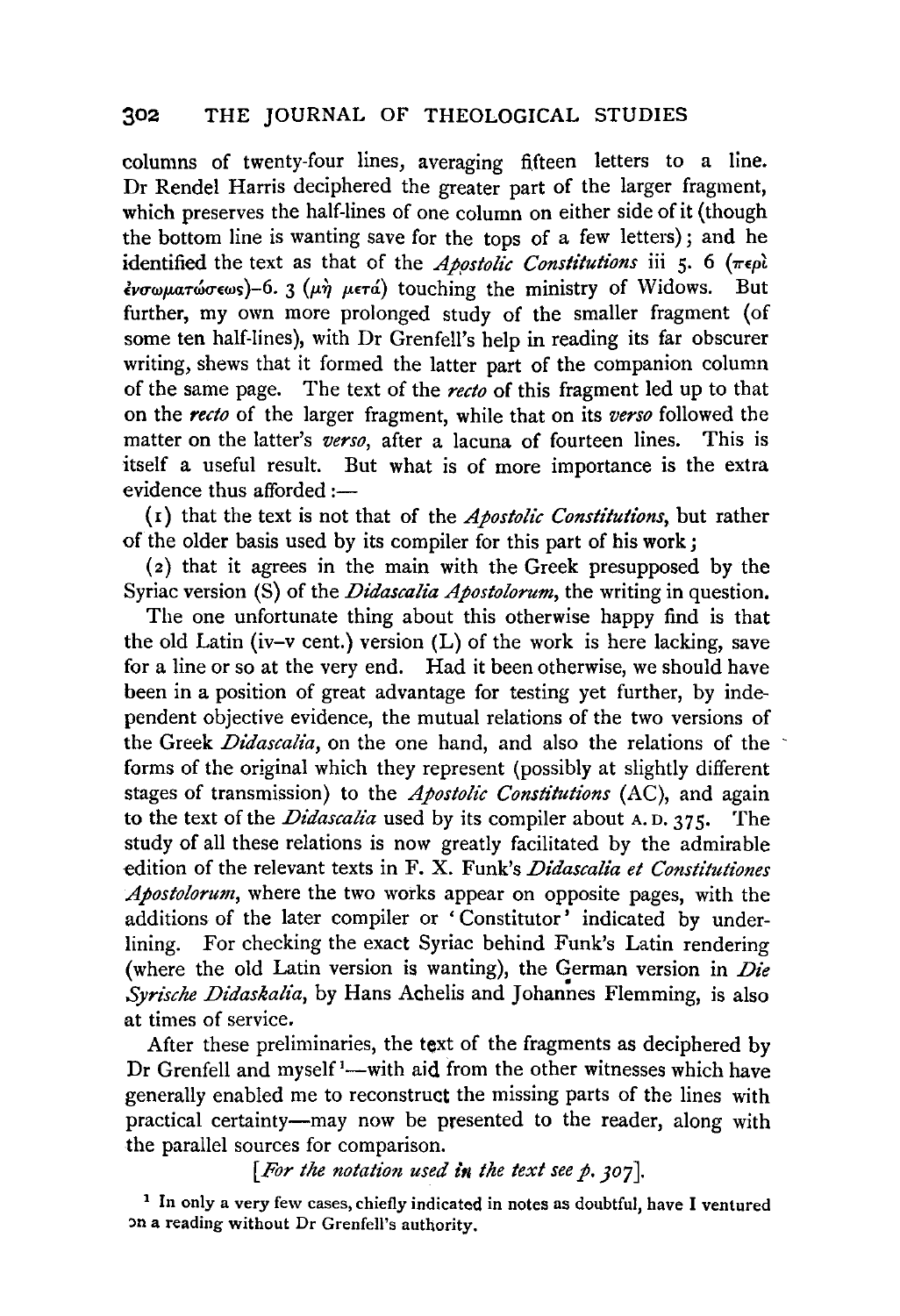| The Syriac Didascalia (based on Funk).              | The Greek Fragments.                  | The Apostolic Constitutions (iii $5.6-6.4$ ). |
|-----------------------------------------------------|---------------------------------------|-----------------------------------------------|
| adversus vos convertantur ac dirumpant              |                                       | και στραφέντες ρήξουσιν                       |
| vos. Cum enim gentes                                | $r^1$ vµas.                           | ύμας. ακούσαντες γάρ                          |
| cognoscere volentes (or who are being               | $\tau$ $\alpha\rho$ . [               | οί άπιστοι                                    |
| instructed) audiunt                                 |                                       | τον περί                                      |
|                                                     |                                       |                                               |
| verbum Dei, si non dicitur <i>firmiter</i><br>prout | θυ λογον [ουτε δεον                   | Χριστού λόγον ού δεόντως,                     |
| decet, in aedi-                                     | τως ου[τε εις την οι                  | άλλ' ένδεῶς,                                  |
| ficationem aeternae                                 | κοδομη[ν της αιωνι                    |                                               |
| vitae, et praesertim                                | ου ζωης [και μαλισ                    | καὶ μάλιστα                                   |
| quia a muliere                                      | τα δια το ΰ[πο γυναι                  |                                               |
| eis dicitur                                         | κος λαλε[ισθαι το                     |                                               |
| de incarnatione <i>Domini nostri</i>                | $\gamma^2$ περει σαρ[κωθεντος         | τον περι ένσωματώσεως                         |
| ac de passione Christi,                             | και παθητίου Χριστου                  | ή του πάθους αύτου,                           |
| derident et contem-                                 | μυκτηρι[σαντες χλευ                   | μυκτηρίσαντες χλευ-                           |
| nunt potius quam                                    | ασουσιν μ[αλλον η                     | ασουσιν μάλλον ώς ψευδή ή                     |
| laudibus celebrant ver-                             | δοξασωσ[ιν τοις λο                    | δοξάσουσιν,                                   |
| bum doctrinae,                                      | γοις της π[ρεσβυτε                    |                                               |
| et rea                                              | ρας· ενοχ[ος (δε αυτη)                | και ένοχος                                    |
| fit magni iudicii peccati.                          | εστι <sup>1</sup> αμαρτ[ιας (και γνω) | έσται της προπετείας ή πρεσβύτις και          |
|                                                     | σεται πολυ [το κριμα ϋ                | της βλασφημίας, και το ούαι κληρονομήσει.     |
|                                                     | παρχειν ε[(ιπεν γαρ)                  | Ούαι δέ, φησίν, δι' ού                        |

<sup>1</sup> εστι probably for έσται, as a future follows as well as precedes : so AC.

NOTES AND STUDIES

 $303$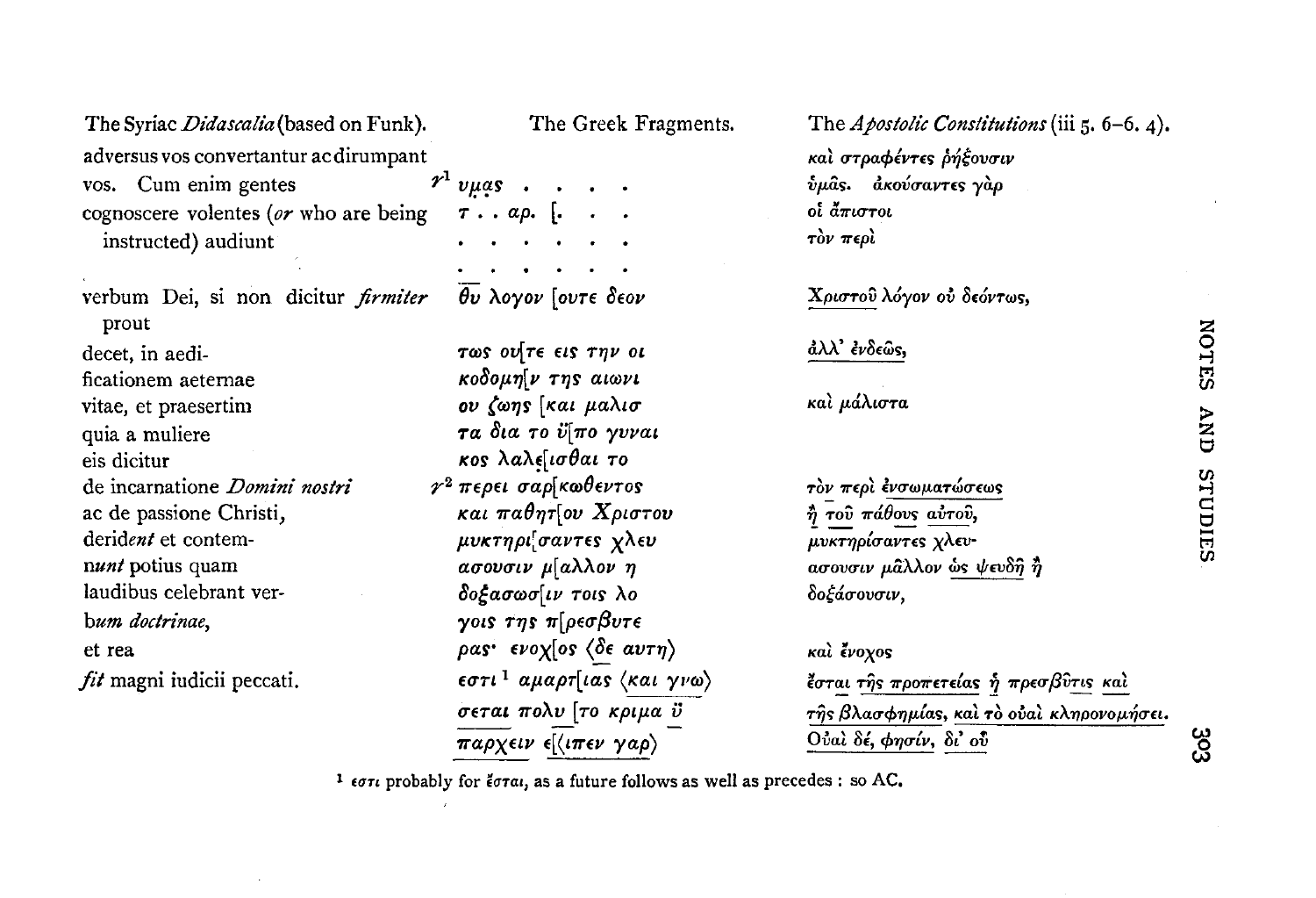The Syriac *Didascalia* (based on Funk).

Non decet ergo neque necessarium est ut mulieres doceant, et presertim de nomine Christi et de redemptione passionis eius. Nam non ad hoc estis constitutae. O mulieres, ut doceatis, ac maxime viduae, sed  $\wedge$  ut oretis ac rogetis Dominum Deum:

quia ipse [dominus Deus] Iesus Christus καίι γαρ αυτος ο διδασ  $v^1$  καλος (οτε)] ημας [τους magister noster nos

The Greek Fragments.  $\overline{KS}$   $\epsilon$   $\kappa$   $\pi$ o $\lambda$ [v $\lambda$ o $\gamma$ ιας ουκ εκφευ[ξη αμαρ τιας<sup>2</sup> ουκ [ουν δει ουτε γυναίκας διδασ καλους εινίαι μαλισ τα περει τοίν ονομα τος  $\overline{\kappa v}$  και τ[ου  $\langle \lambda v \tau \eta \rangle$  $\rho$ ειου παθίους αυτου· Ου γαρ κατα[κεισθε ω γυναικες [εις το δι δασκειν κίαι μαλισ τα αι χηραι [αλλα μο vov  $\theta$ v  $\pi$ [ροσαιτειν<sup>3</sup>

The Apostolic Constitutions (iii 5.6-6.4). τὸ ὄνομά μου<sup>1</sup> βλασφημεῖται έν τοΐς ἔθνεσιν. Ούκ έπιτρέπομεν ούν γυναίκας διδάσκειν έν έκκλησία

άλλά μόγον προσεύχεσθαι και των διδασκάλων  $\epsilon$ πακούειν. και γαρ και αυτός ο διδάσκαλος ήμων και κύριος Ίησους ο Χριστός, ήμας

<sup>1</sup> So AC in i 10. 2, where LS have nomen Dei. Here the quotation hangs on  $\tau \hat{\eta}$ s  $\beta \lambda \alpha \sigma \phi \eta \mu$  as above, which is peculiar to AC and probably secondary.

<sup>2</sup> A stop probably follows, but is obscured by ink stains. The quotation is Prov. x 19, and the preceding verse is cited in iii 11. 2, both in the Syriac and in the Greek.

<sup>3</sup>- $\theta$  is pretty certain, and  $\pi$  likely enough; v is hardly to be made out. Dr Grenfell thinks  $\theta$ ,  $\tau$ , possible,  $\epsilon$  ic  $\tau$  of rather less so. My restoration is suggested by S here and in vii 1' adloquantur Dominum',  $\pi \rho \sigma \partial \alpha \partial x \partial \partial \nu \tau \hat{\omega} \mu \nu \rho \hat{\omega}$  AC.

ಜ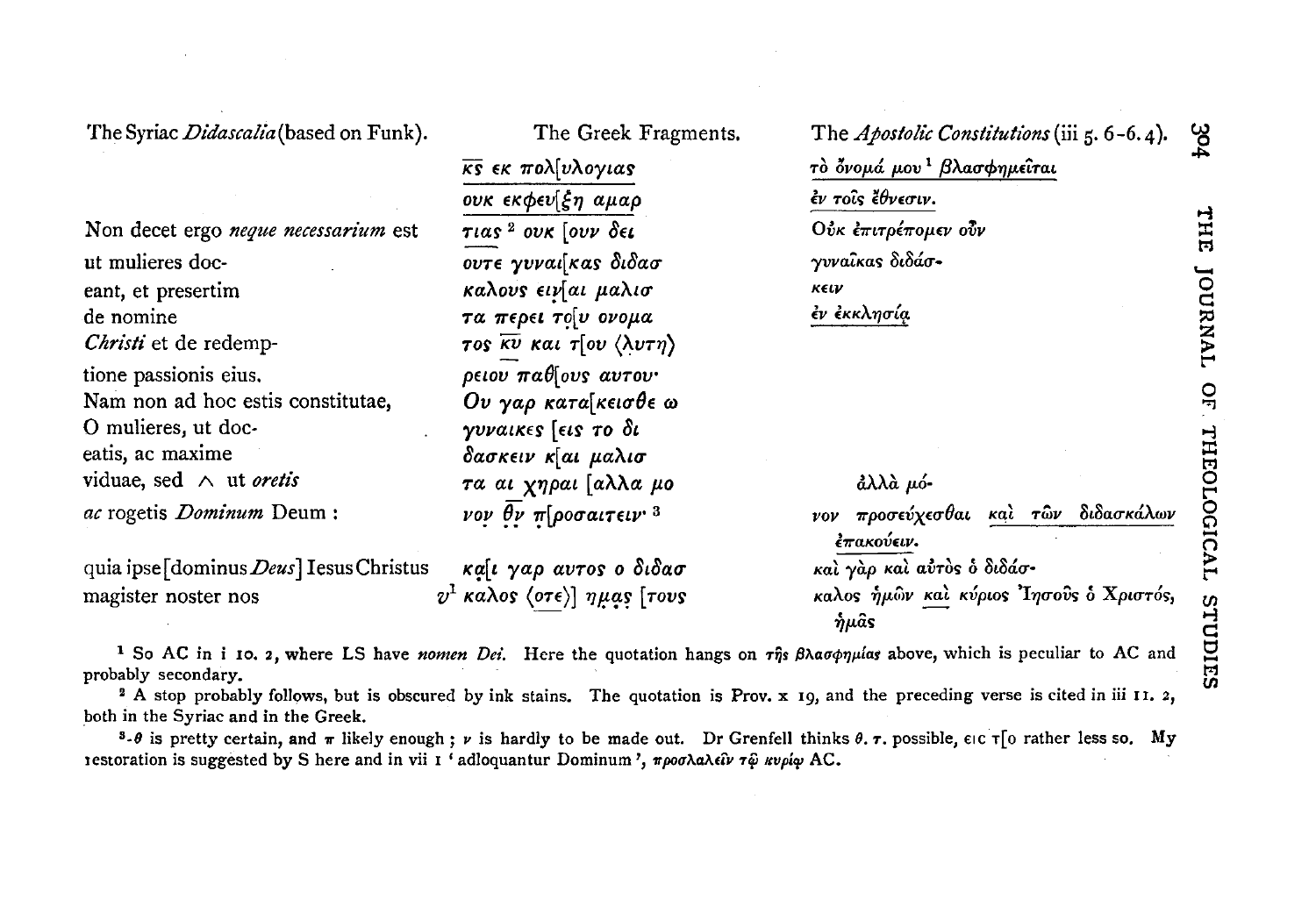duodecim misit vor. ut doceamus populum et gentes : erant **IINX** autem nobiscum discipulae, Maria Magdalene et Maria filia Iacobi et altera Maria; neque A emisit ut nobiscum docerent  $\frac{1}{2}$ populum. Si enim necesse fuisset ut mulieres docerent, magister noster has ipsas iussisset nobiscum docere (unterweisen). Sciat autem vidua se altare Dei esse, et

δωδεκα ελπεμψεν μαθητενσαι τον λα ον και τ'α εθνη συν

ημιν (έξε)λων και μα  $\theta$ ητριας  $\cdot$  μαριαν την μαγδαλλινην και μα ριαν ια κωβου και την σαλωλμην<sup>1</sup> ου συν εξεπελμψεν αυτας ημιν μα θητευειν η  $\langle \sigma \omega \zeta \epsilon \iota \nu \rangle$   $\tau$   $\vert \sigma \nu \rangle$  κοσμον. ει γαρ η ν αναγκεον διδασκλειν γυναικας avros alv ημων ο δι δασκαλλος ταυταις εκελευΊσεν συν ημιν  $k\alpha \tau \eta \chi$  eiv : γνωριζ ετω ουν η χηρα ο τι θυσιαστη  $ριον εσ<sup>1</sup>τιν  $\thetaν$  και$ 

τούς δώδεκα πέμψας μαθητεύσαι τον λαόν και τα έθνη, γυναίκας ούδαμού εξαπέστειλεν. συνην γαρ ήμιν ή τε μήτηρ του κυρίου και αί άδελφαί αύτου, έτι δε Μαρία ή Μαγδαληνή και Μαρία ή Ίακώβου και Μάρθα κ. Μαρία... και Σαλώμη καὶ ἔτεραί τινες. (Cf. above for γυναίκας ούδαμού εξαπέστειλεν.) Εί γάρ ήν άναγκαΐον γυναιξίν διδάσκειν αύτος άν εκέλευσε πρώτος και ταύταις  $\sigma \dot{v}$ ν ήμίν κατηχείν τον λαόν· εί γαρ κτλ. (1 Cor. xi 3). γνωριζέτω ούν ή χήρα ότι θυσιαστή ριόν έστι θεού, και

<sup>1</sup> The point after  $\Sigma a\lambda \omega \mu \eta \nu$  is not really visible; but the space is rubbed, and it seems best to assume it in view of the point after  $\mu a\theta \eta \tau \rho / a s$ , where the enumeration begins.

3o2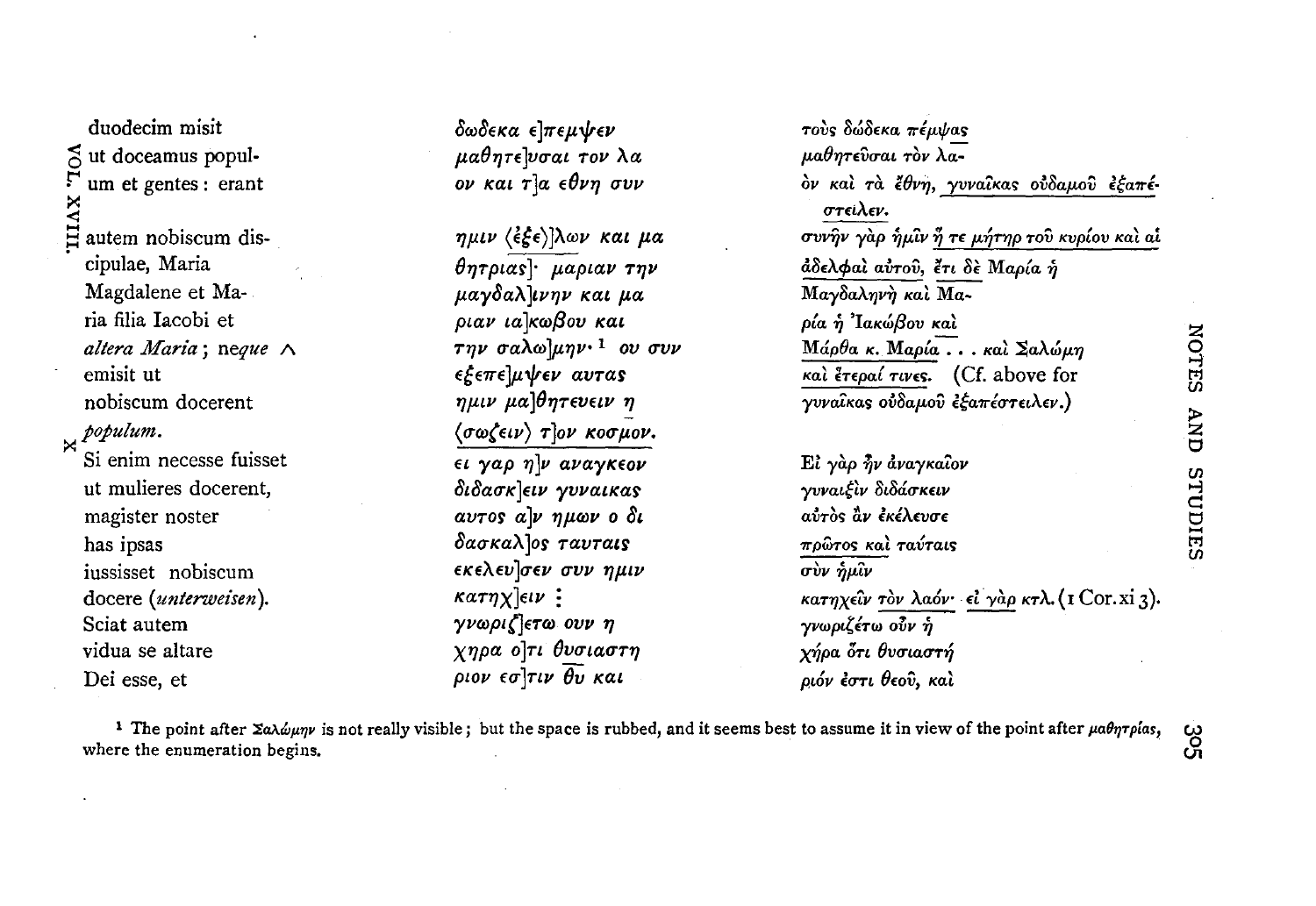The Syriac Didascalia (based on Funk).

in domo suo sedeat. perpetuo, neque aberret nec vagetur in domibus fidelium. ut accipiat.

Ouae enim aberrant et inverecundae sunt nec quiete in domibus manent, quia non viduae sed viduli, et nil aliud curant nisi ut paratae sint ad accipiendum, et quia sunt [loquaces et] verbosae et detrectatrices, litium commissatrices, impudoratae, impudicae; quaeque si tales fuerint, non sunt dignae eo qui eas vocavit.

The Greek Fragments. καθησθ ω εν τη οικια  $av\tau\eta$ *s*  $\mu\eta$   $\mu\epsilon\tau a$  $\pi\nu$ os  $\pi$ ooda $\sigma$ lews . ETOL LIOUS ELS το λαμβαν]ειν φλυαρ ous κατλαλαλούς  $\ldots$ .... $\log \mu a \chi o$ συμβουλους αναι δεις αναι]σχυντους· τοιαυτζαι [ει υπλαρ  $\chi$ ουσι $|\nu|^1$  ουκ αξει αι του καλαισαντος

| The Apostolic Constitutions (iii 5. 6-6. 4). |
|----------------------------------------------|
| καθήσθω ἐν τῆ οἰκίą.                         |
| αὐτῆς, μὴ μετά                               |
| τινος προφάσεως                              |
| έν ταΐς τῶν πιστῶν οἰκίαις                   |
| έπὶ τὸ λαμβάνειν εἰσπορευομένη               |
| ότι αι ρεμβοι και αναιδείς και αι τοιαυται   |
| ούχ ήσυχάζουσιν τούς πόδας έν ένι τόπω       |
| διὰ τὸ μὴ χήρας ἀλλὰ πήρας αὐτὰς ὑπάρχειν,   |
| έτοίμους                                     |
| είς τὸ λαμβάνειν, φλυάρ-                     |
| ους, καταλάλους,                             |
| μαχο                                         |
| συμβούλους, άναι-                            |
| δεΐς, άναισχύντους'                          |
| αἶτινες τοιαῢται ὑπάρ-                       |
| χουσαι οὐκ ἄξι-                              |
| αι τοῦ καλέσαντος                            |
| τυγχάνουσιν.                                 |

<sup>1</sup> So Dr Grenfell suggests. Possibly it ran at  $\delta \epsilon$  unap  $\chi$ ovoat | rotavr]at.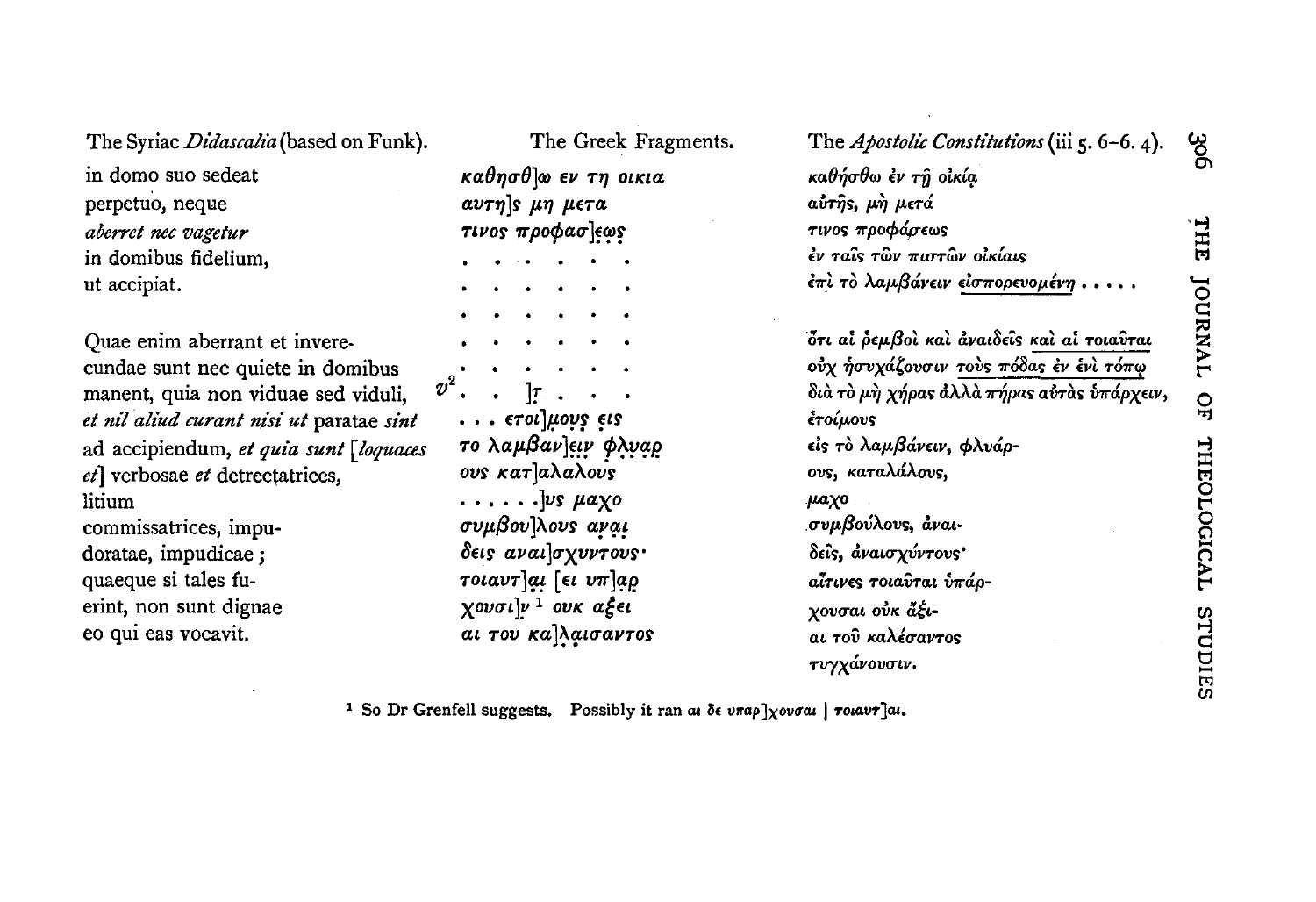Words in italics or underlined are peculiar to a single witness.

J in the first column denotes absence from Cod. Harris of the Syriac.

[

- " in the second column denotes the filling of a gap in the fragments where the wording is fairly assured by comparison with the other sources.
- ( ) means that only the substance can plausibly be supplied as indicated, either from the other sources or from the context itself.

In the following English rendering of our fragments italics mark what is peculiar to the fragments against the other two witnesses.

('For when the Gentiles ... hear) the word of God [neither] as it [ought to be] no[r unto the] building up of [eternal] life, [and especial]ly because by a woman is spoken  $\lceil \text{that} \rceil$  touching  $\lceil \text{Christ} \rceil$ incarnate and subject to suffering, in derision they will scoff [rather than] give glory at the wo rds of the woman elder;  $\lceil \frac{but}{} \text{ she} \rceil$  will be guilty of sin *[and] shall [know] that* much *is [the* judgement] *in store. [For] the Lord [said], Owing to much [.peaking] thou shalt not escape sin(s).* 

'[It is J not, [then, right] either that women be teachers, [ especial]ly touching the name of the Lord and [His redemp] tive passion. For ye have not been appointed, O women,  $\lceil$  in order] to teach, and  $\lceil$  especial  $\lceil$  ly widows, [but only to importune] God. [For the Teacher himself  $\langle when \rangle$ ] He sent us [the twelve] to disciple the Peo[ple and] the Gentiles, having along with [us *chosen out*] also [female] dis[ciples]-Mary [Magdal]ene and M[ary of] James and Salo[me]—He did not send them forth with [us] to disciple *or (save) the world.* [For if it were] needful that women should [teach], our Teacher [himself] would have bidden these along with us to teach.

'Let the [widow], then, [recognize] that she is God's altar, and let her [sit still] in her house; let her not with  $\lceil \text{any} \rceil$  retext<sup>1</sup> wander about in the houses of the faithful, in order to receive : for neither does God's altar ever wander about anywhere, but is settled in one spot. The widow, then, ought not to wander about among houses : for they who wander about and are shameless, keep not still in their houses because they are not widows but wallets, (and care for nothing but to be *om*. AC)] ready<sup>\*</sup> to [receive], (and because they are talkative and *om*. AC) [tattlers], slanderers<sup>2</sup>... counsellors of strife, [shameless], immodest: [and they that are such] are not [found] worthy [of Him who] called them.'

The general effect of the foregoing is manifest. Our new text is the middle term between the Syriac *Didascalia* and the Greek of the *Apostolic Constitutions.* Each of them deviates from it in turns, the latter most

<sup>1</sup> So AC only. The rest of the gap is supplied mostly in terms of the Syriac, as generally nearer to our MS. 2 Here L joins S after a long *lacuna.*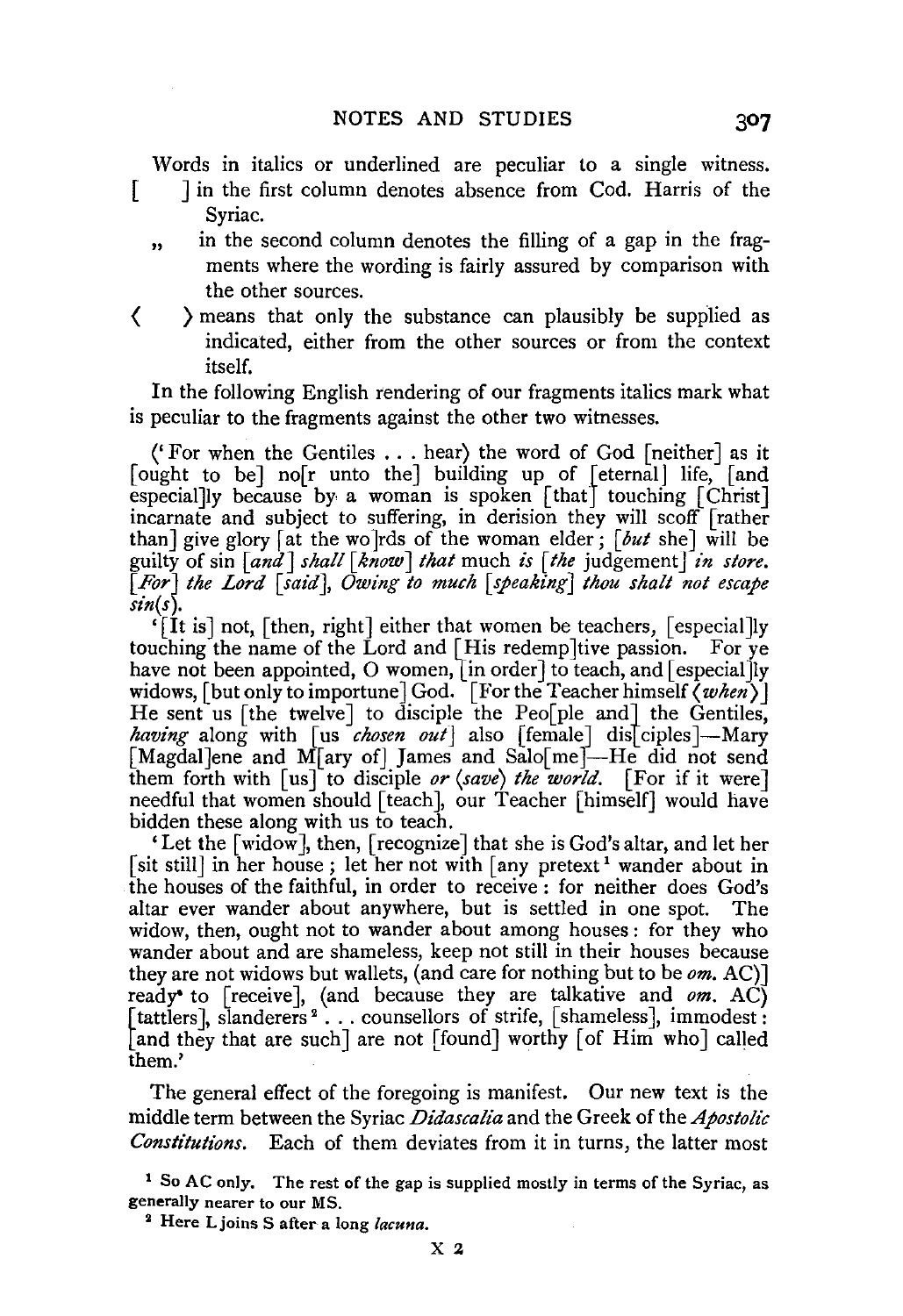widely ; each finds some support in it against the other; while their agreements against it are rare and easily explicable. These are in fact reducible to two <sup>1</sup> certain cases, inconsistent with the supposition that either of these authorities for the text had before it the Greek *Didascalia*  as found in our MS.<sup>2</sup> And those two cases are simple interpolations, easily separable from the original text, as not entering into its substance, and not betraying any settled motive or tendency making for systematic change. 'To disciple *or (save) the world'* is a simple gloss, in more conventional terms, on ' to teach  $($  = 'disciple', above) the People' (S) -with its more historic reference to Israel as the prime sphere of Apostolic activity. As to the larger addition, its first part, 'and shall know that much is the judgement in store', merely aims at making clearer a condensed phrase in the Greek lying behind the Syriac, rendered in Funk's Latin by ' rea *magni iudicii* peccati ', in Flemming's German by 'des grossen Gerichts der Sünde schuldig', and in Mrs Gibson's English by liable to '*a great condemnation for* the sin'. The original was perhaps ένοχος πολλού κρίματος άμαρτίας, an emphatic but undefined expression, which some later reader first analysed into two statements,  $\epsilon$ νοχος έστ(α)ι αμαρτίας [και γνώ]σεται πολύ τὸ κριμα υπάρχειν-SO increasing the emphasis-and then supported it by a Scriptural proof-text from Prov. x 19, defining the nature of the  $\partial \mu_{\alpha}$  a by its cause. That the original Greek seemed to be allusive, and so challenged the reader to supply for himself its full meaning, appears from the fact that the Constitutor also defined the sin in his own way; and he likewise added a proof-text in support of that definition as  $\beta \lambda \alpha \sigma \phi n \mu \alpha$ -in keeping. with an earlier passage, where he is following the *Didascalia.* 

When, however, we ask whether the Greek text implied by the Syriac -apart from deviations due to the translator and any mere copyistwas purer or not than that of our fragments, a decision is more difficult. There are several points of agreement between the fragments and *Apost. Const.* which seem to go back to a common text different from that used by the Syriac translator, early as was his date (possibly before *Apost. Const.*, *i.e.* before *c.* 375). Of these μετά τινος προφάσεως, absent from the Syriac, is the best example. Further, the Syriac's 'et altera Maria', instead of *Kal*  $\Sigma$ a $\lambda \omega \mu \eta$  (supported by iii 16. 4), may go.

<sup>1</sup> For their agreement in '*Erant* autem nobiscum discipulae' and  $\sigma v \nu \hat{\eta} \nu \gamma d\rho \hat{\eta} \mu \hat{\nu} \nu$  $\eta$   $\tau \epsilon$   $\mu \eta \tau \eta \rho \kappa \tau \lambda$ ., which is only partial in nature, may well be accidental. The Syriac seems to break up a long and complex sentence for greater clearness ; while AC changes the whole form of the passage and its context.<br><sup>2</sup> One must add, however, that this statement applies primarily to the matter in

the longer fragment, where the text is clearest. The first four lines of the shorter one,  $r<sup>1</sup>$ , so far as the very few certain letters go, rather suggest a different text from that common to S and AC ; while in the fifth line of its *verso* a word came between  $\kappa a\tau$ ]alalovs and  $\mu a\chi$ o[ $\sigma \nu \mu \beta o\nu$ ]lovs for which there is otherwise no evidence.